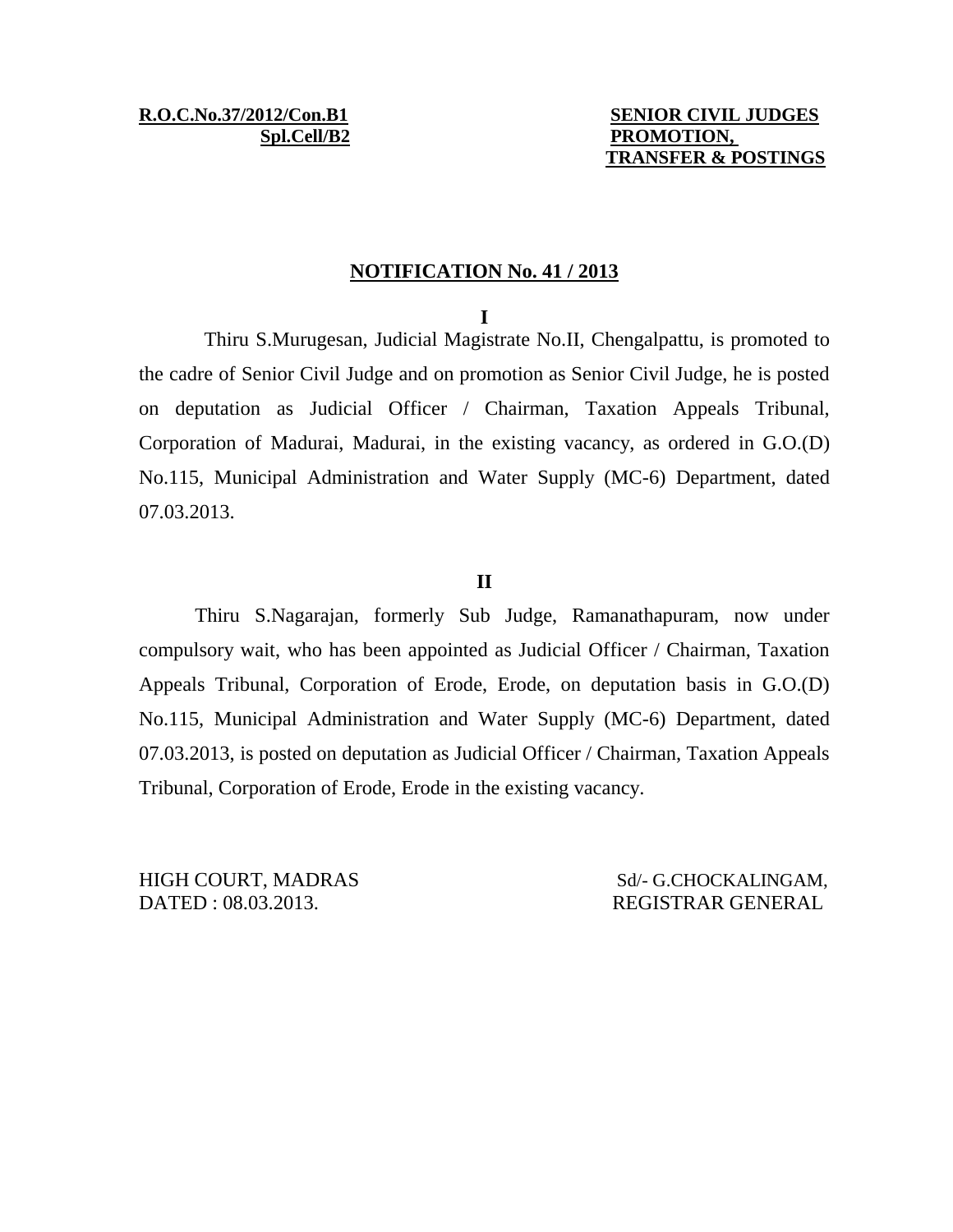# **TRANSFER & POSTING**

#### **NOTIFICATION No. 42 /2013**

The Government, in G.O.(Ms.)No.586, Home (Courts-II) Department, dated 30.7.2012, have issued orders sanctioning the constitution of one Judicial Magistrate Court (Additional Mahila Court) at Perambalur in Perambalur District in the cadre of Civil Judge.

Thiru A.Mummoorthy, District Munsif, Perambalur is transferred and posted as Judicial Magistrate, Additional Mahila Court, Perambalur in the newly sanctioned Court.

HIGH COURT, MADRAS. Sd/- G.CHOCKALINGAM, DATED : 08.03.2013. REGISTRAR GENERAL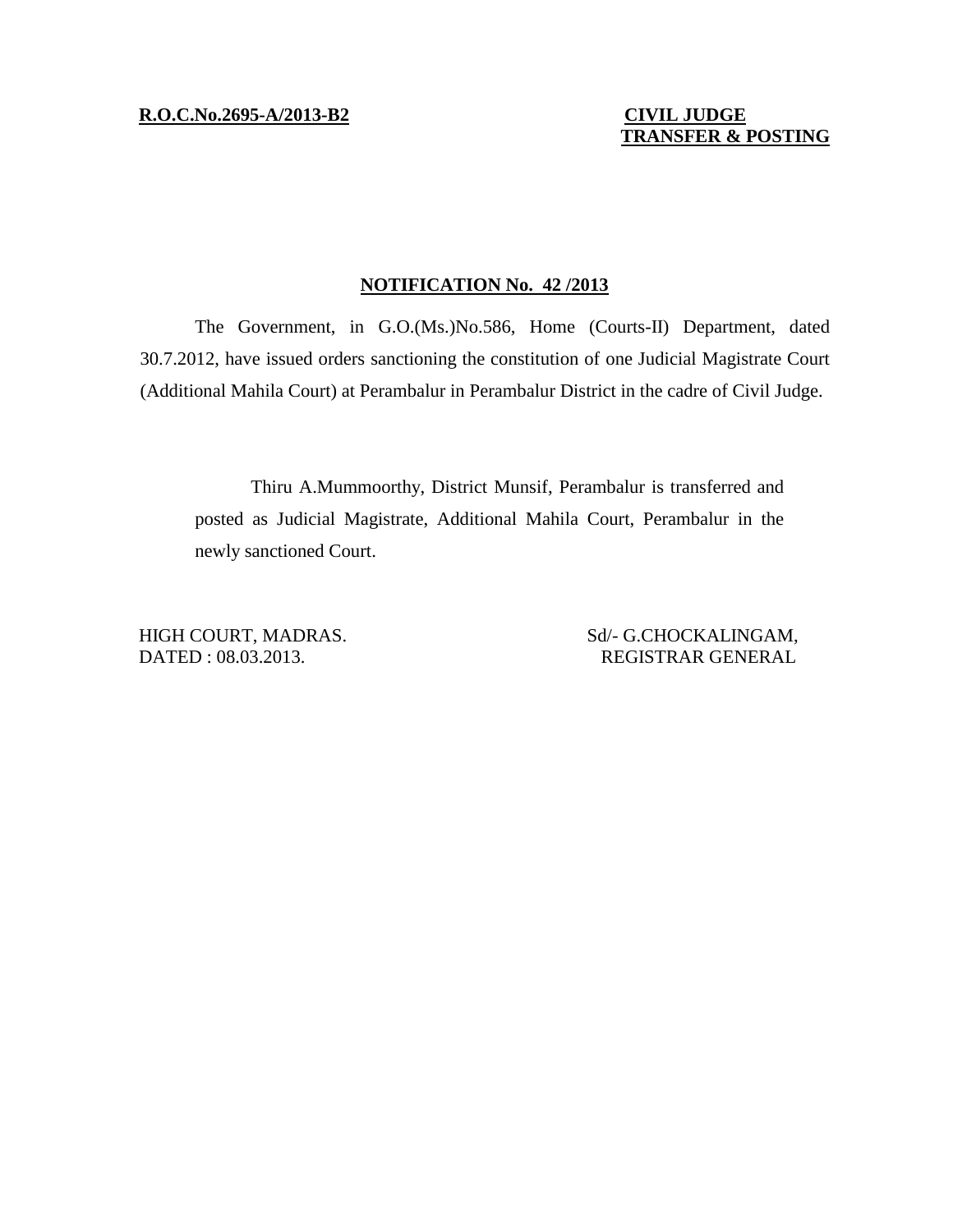## **NOTIFICATION No. 43 / 2013**

## **I**

The Senior Civil Judges mentioned in Column (1) below, who have been promoted as District Judges (Entry Level), on regular basis, in G.O.(D) No.43, Public (Special.A) Department, dated 28.02.2013 are posted to the posts mentioned against their names in Column (2) below:

| $Sl$ . No                   | <b>Name and Designation</b><br>(1)                                                                                           | On promotion as District Judge (Entry<br>Level), posted as<br>(2)                       |
|-----------------------------|------------------------------------------------------------------------------------------------------------------------------|-----------------------------------------------------------------------------------------|
| 1                           | Ms. A. Kayalvizhi,<br>Judicial Officer / Chairman,<br>Taxation Appeals Tribunal,<br>Corporation of Tirunelveli, Tirunelveli. | XIX Additional Judge, City Civil Court,<br>Chennai in the existing vacancy.             |
| $\mathcal{D}_{\mathcal{L}}$ | Thiru. A.Nazir Ahamed,<br>Chief Metropolitan Magistrate,<br>Egmore, Chennai.                                                 | Additional District Judge, Namakkal in<br>the existing vacancy.                         |
| 3                           | Ms. N. Uma Maheswari,<br>Chief Judicial Magistrate, Karur.                                                                   | III Additional District Judge,<br>Tiruchirappalli in the existing vacancy.              |
| 4                           | Thiru. T.Balakrishnan,<br>Chief Judicial Magistrate, Salem.                                                                  | VI Additional District Judge, Madurai<br>vice Thiru M.Suresh Viswanath,<br>transferred. |

## **II**

The District Judges mentioned in Column (1) below are transferred and posted to the posts mentioned against their names in Column (2) below:

| Sl.No | <b>Name and Designation</b>                                          | <b>Transferred and posted as</b>                                              |
|-------|----------------------------------------------------------------------|-------------------------------------------------------------------------------|
|       |                                                                      | (2)                                                                           |
|       | Thiru. M.Suresh Viswanath,<br>VI Additional District Judge, Madurai. | V Additional District Judge, Madurai<br>vice Thiru M.Jothiraman, transferred. |

....2